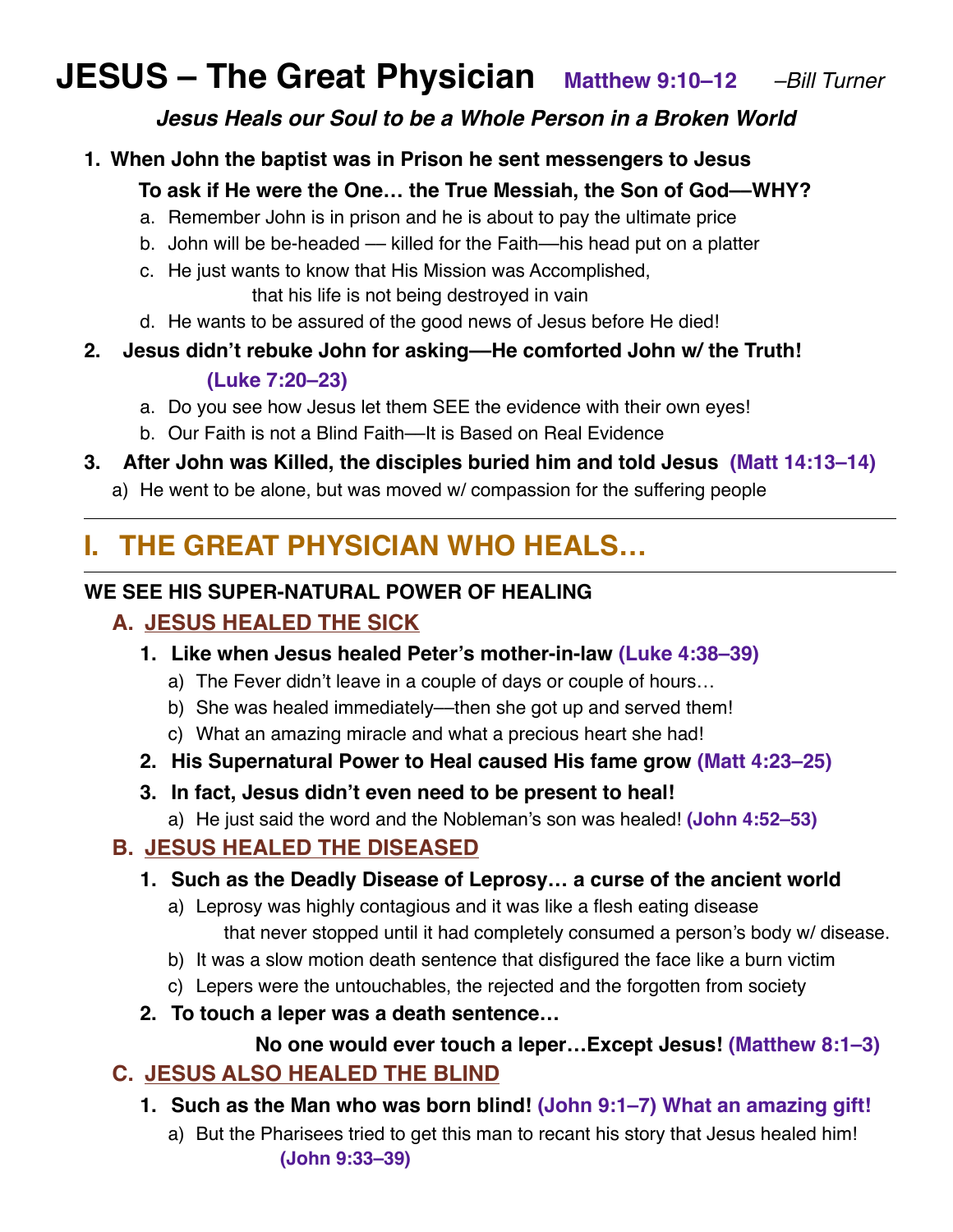## **D. JESUS HEALED THE SUFFERING**

- **1. Like the Woman who had an issue of blood for 7 years…**
	- a) She had spent all her money on doctors but her condition only got worse…
	- b) So she was not only very sick but now very poor
	- c) She was also considered unclean because of her condition of blood
- **2. So In Desperation she decides to find Jesus who she's heard about…**
	- a) In order to just touch even just the hem of His garment **(Luke 8:43–48)**

## **3. Faith is so precious to God––and Jesus wanted this woman to step forward and confess her faith that brought her healing**

## **E. JESUS EVEN HEALED THE DEAD!**

- **1. As when a little girl had died… (Luke 8:54–55)**
- **2. Death is the separation of body and spirit…**
- **3. Jesus brought her spirit back and she arose alive from the dead!**
- **4. But Then Jesus says, Give her something to eat! She'd been through a lot!**

## **F. JESUS HEALED THE DEMON POSSESSED**

**1. Jesus healed many of sickness, blindness, leprosy, but also…** 

**those who had suffered torment by demons (Mark 1:32–34)**

- **2. One man had been possessed by many demons…** 
	- a) He lived among the tombs, the townspeople tried to chain him he was so dangerous
	- b) He was cutting himself and totally out of his mind
	- c) But Jesus healed him and then the townspeople feared Jesus!
- **3. Jesus Super-natural power was frightening to them (Mark 5:15–17)**

**Jesus Healed The Sick, but He Came to Heal a Lost and Dying World… But How?**

## **II. THE GREAT PHYSICIAN WHO HEALS SOULS**

#### **WE SEE HIS SUPER-NATURAL POWER OF SPIRITUAL HEALING**

## **A. SIGHT TO THE BLIND:**

- **1. He gives SIGHT; not of the eye, but of the mind;**
- **2. Satan has blinded people to the truth (2 Corinthians 4:3-6); Jesus is the light (John 8:12) who shows us the way**

## **B. THE LAME & CRIPPLED TO WALK:**

- **1. When the blind lead the blind they both fall into the ditch.**
- **2. But Jesus provides the way to WALK so we will not stumble (John 11:9-10)**

## **C. FREEDOM TO THE CAPTIVES:**

- **1. Jesus FREES us from the bondage of sin (John 8:34-36)**
- **2. When we abide in His word we know the truth and the truth will set you free**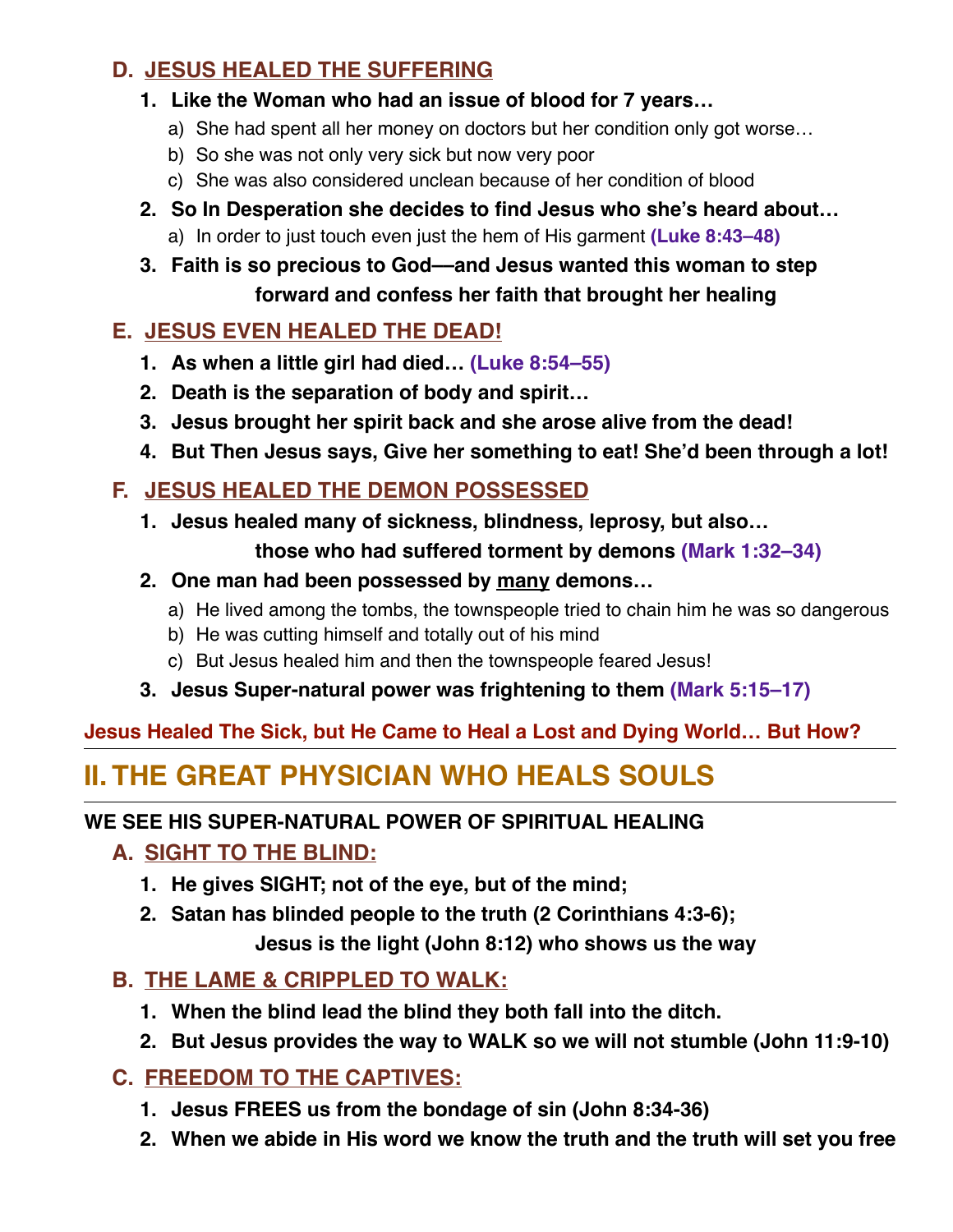#### **D. LIFE TO THE DEAD:**

- **1. Eternal life is provided through Jesus (1 John 5:11–13)**
- **2. When we are baptized into Christ, we are raised to new life (Rom 6:4)**

#### **E. CLEANSING FROM SIN:**

- **1. Leprosy caused one to be labeled unclean and excluded from the people (Leviticus 13:45-46).**
- **2. Jesus CLEANSES us from sin (1 John 1:7) and brings us back into fellowship TOGETHER with God (1 Jn 1:9).**
- **F. COMFORT FOR THE AFFLICTED & SUFFERING:** 
	- **1. The Suffering of Separation from God, the Burden of Guilt, steals our Joy, and replaces it with bitterness and hopelessness**
	- **2. But God not only created the stars––He heals the soul! (Ps. 147:3–5; 41:4)**
	- **3. Jesus Takes the Burden of Sin and Guilt Away, and Restores the Joy of Salvation in our Heart (John 7:37–38)**

## **III. THE LESSONS FOR US**

#### **A. WE HAVE A TERMINAL DISEASE CALLED SIN (Rom 6:23a)**

- **1. Which is Why the World is Sick and Suffering…**
	- a) 520% increase in overdoses in GP
	- b) Dramatic Rises in Addiction Rates, Overdoses, Divorces, Depression, Suicides
	- c) IMAGE Russian Solider before/After 4 years of intense combat against Nazi invasion

## **2. BIBLE SAYS WE CAN BE PHYSICALLY ALIVE BUT SPIRITUALLY DEAD–– IMAGE: Spiritual Death | Spiritual Life**

a) There are Three Forms of Death in Scripture:

1) Physical Death 2) Spiritual Death 3) Judicial Death [eternal separation from God]

- b) Spiritual Death is called "spiritual" because it affects the soul/spirit of one who sinned
- c) The sinner is "dead" in his trespasses and sins (Eph 2:1,5)
- d) Spiritual Death is like Dead men walking (or women dead Women walking): such as the hedonistic woman who "is dead even while she lives" (1 Tim 5:6)
- e) The Prodigal son in his fallen stage of life was described as dead…
- f) When Paul entered the age of accountability he says, "I was alive once without the law, but when the commandment came, sin revived and I died." (Rom 7:9)
- g) He wrote, For to set the mind on the flesh is death, but to set the mind on the Spirit is life and peace. (Romans 8:6)
- **3. Spiritual Conversion is Passing from a State of Death into a State of Life (1 John 3:14) This speaks to the change within us to a new person**

**B. WE HAVE A CURE FOR THE TERMINAL CURSE OF SIN (Rom 6:23b)**

**JESUS CAME TO HEAL US FROM THE TERMINAL CURSE OF SIN**